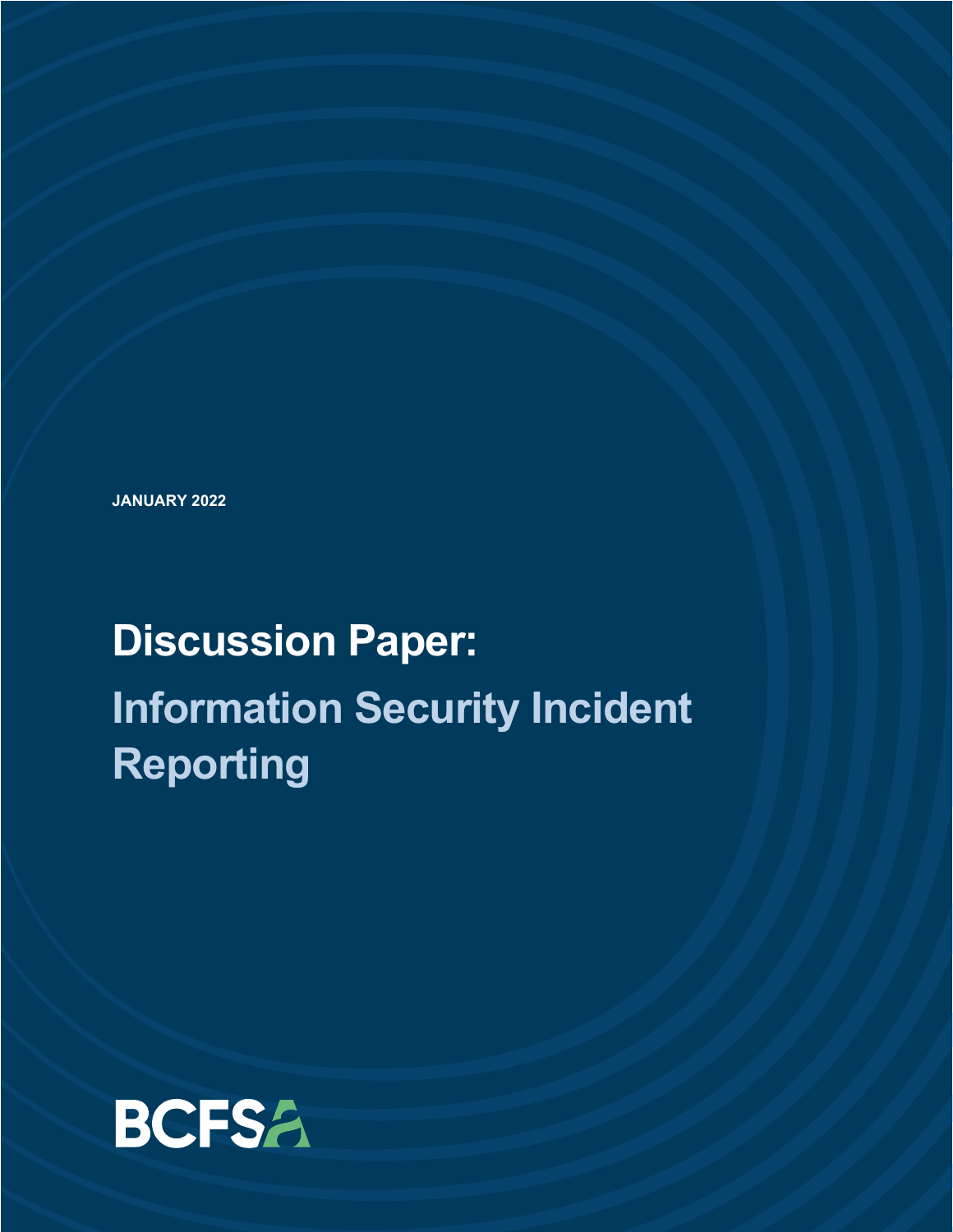### **Contents**

| <b>Introduction</b>                                                             |              |
|---------------------------------------------------------------------------------|--------------|
| <b>Objective: Why is Incident Reporting Important for Effective Regulation?</b> | $\mathbf{P}$ |
| <b>Scope</b>                                                                    | 3            |
| <b>Compliance</b>                                                               | 3            |
| <b>Reporting Requirements</b>                                                   |              |



Production of this document included environmentally friendly best practices. Please reduce, reuse and recycle.

Copyright © 2021 BCFSA O All Rights Reserved O Classification: Protected A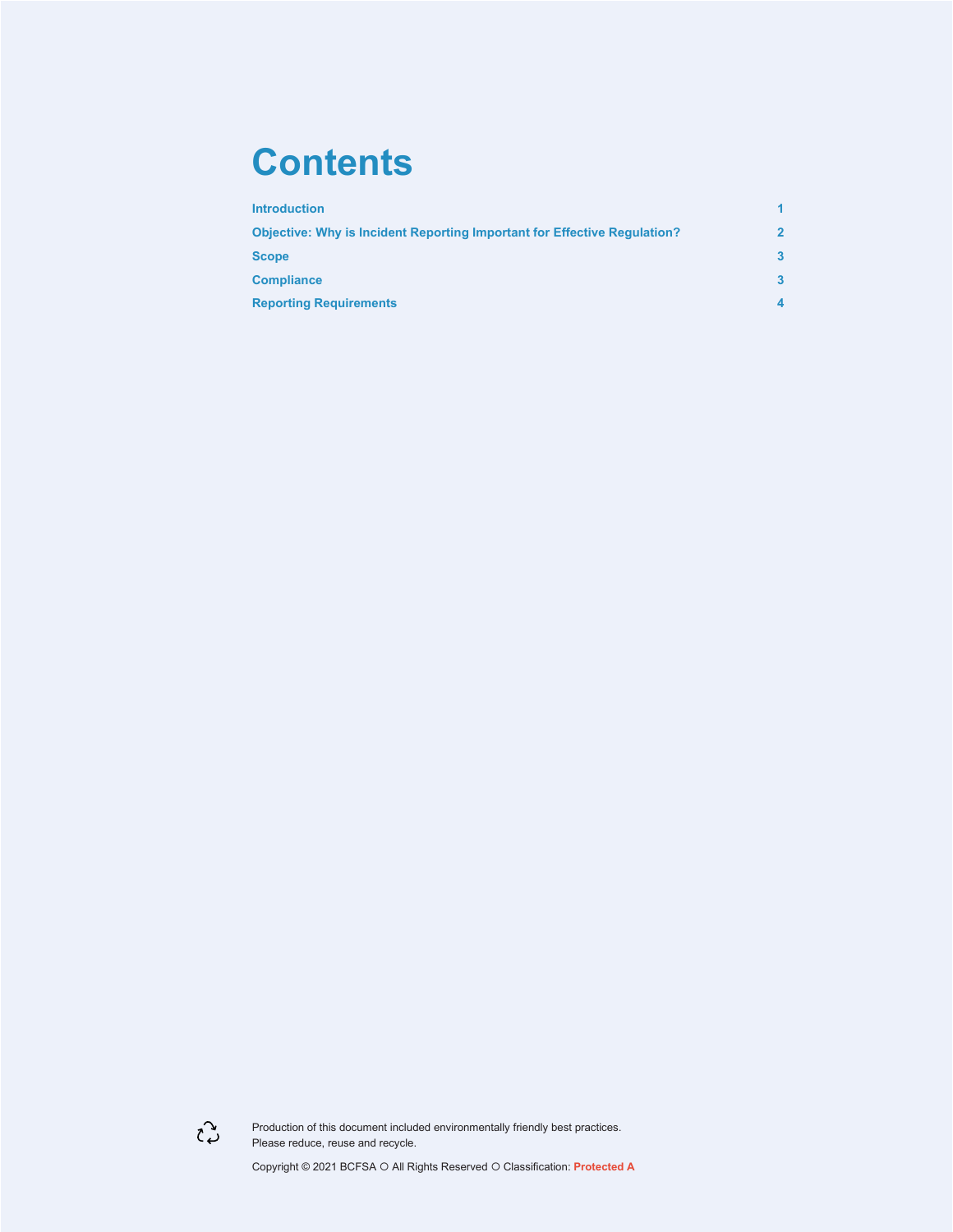### <span id="page-2-0"></span>Introduction

As our economies and societies grow more dependent on digital technology, it is important to ensure that the associated risks are properly managed. On October 1, 2021, BCFSA released its Information Security ("IS") Guideline for financial institutions. The guideline outlines principles that regulated entities are expected to implement and follow to mitigate IS risks.

Like IS guidance in other jurisdictions, BCFSA's Information Security Guideline includes expectations to report specified IS incidents. However, BCFSA is aware that in some jurisdictions with IS incident reporting expectations, organizations have not been reporting these incidents to regulatory authorities.

Given the potentially serious implications for consumers, individual financial institutions, and the financial services sector, BCFSA is exploring stronger measures to ensure timely and accurate reporting of IS incidents. BCFSA is considering the establishment of a new rule under the *Financial Institutions Act* to require financial institutions to report material IS incidents to the regulator. As a first step, this document is intended to seek feedback from stakeholders including financial institutions on the policy issues related to the reporting of IS incidents to BCFSA. Key questions for consideration are highlighted throughout this Discussion Paper. Please submit feedback by February 25, 2022 to [policy@bcfsa.ca.](mailto:policy@bcfsa.ca)

Responses and feedback on this Discussion Paper will inform BCFSA's next steps, including seeking ministerial approval to conduct a separate public consultation on a draft Incident Reporting Rule.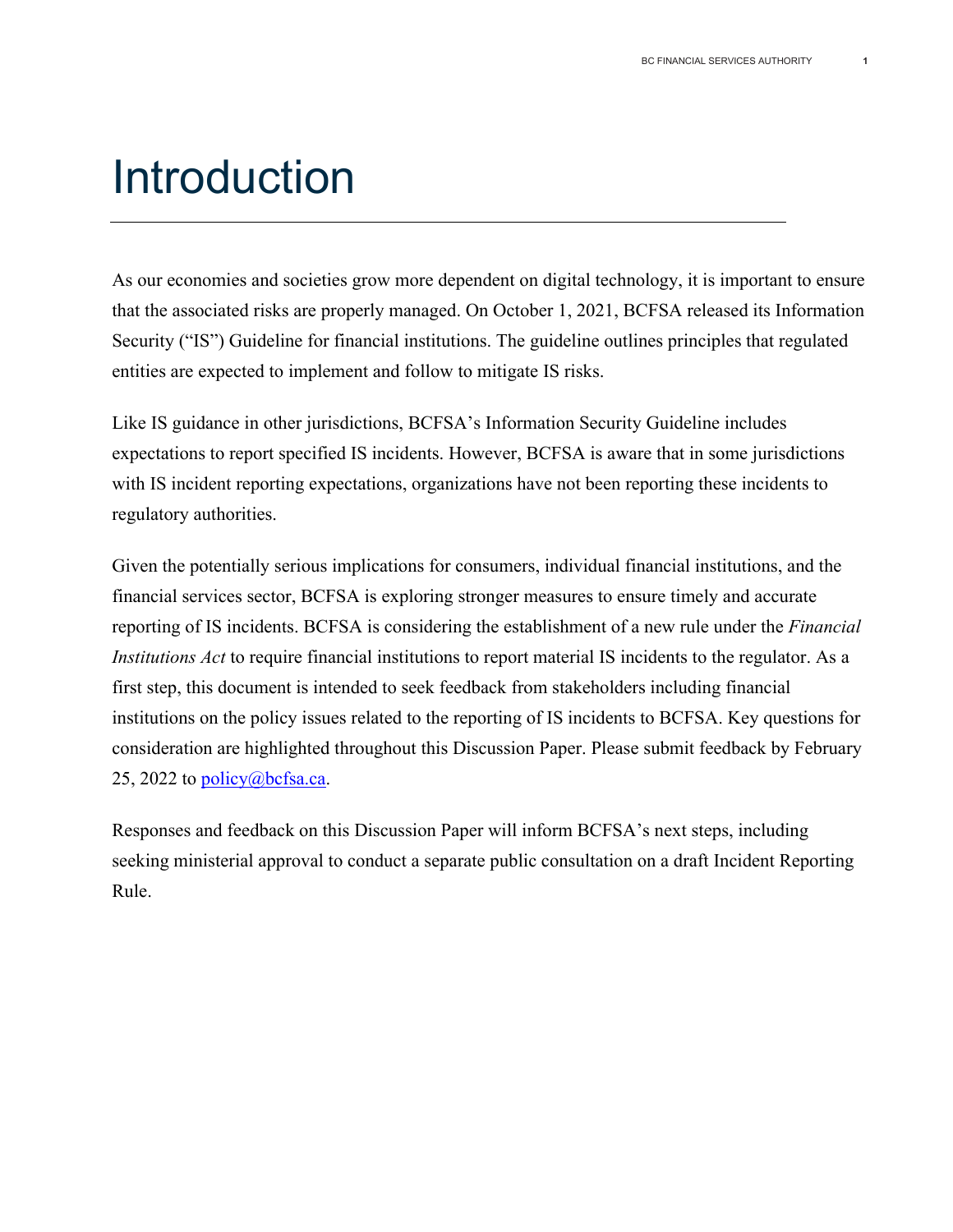# <span id="page-3-0"></span>Objective: Why is Incident Reporting Important for Effective Regulation?

BCFSA's role is to safeguard confidence and stability in B.C.'s financial sector by protecting consumers while also allowing the financial sector to take reasonable risks and compete effectively.

The objective of an Information Security Incident Reporting Rule would be to ensure that BCFSA is aware of material IS incidents at financial institutions authorized to do business in the province. Financial institutions would be required to notify BCFSA within specified timelines of a reportable IS incident that could: impair the operations of an individual financial institution; disclose confidential customer or corporate information; result in customers being unable to access their deposits and other accounts; or impact the stability of the financial services sector.

Receiving timely information about reportable IS incidents would enhance the ability of BCFSA to protect consumers and safeguard the stability of the financial services sector by:

- Supporting BCFSA to verify appropriate actions are being taken to mitigate impacts on customers and the financial institution when services are disrupted;
- Positioning BCFSA to conduct analyses across financial institutions aimed at improving guidance and adjusting supervisory programs to prevent similar incidents and to improve resilience after an incident has occurred;
- Allowing BCFSA to share sharing information with Financial Institutions on patterns or trends it detects through an analysis of IS incident reports, in an anonymized fashion; and,
- Improving BCFSA's awareness of risks arising in the financial services sector.

*Q. Are you comfortable with BCFSA sharing information on patterns or trends it detects through an analysis of IS incident reports, in an anonymized fashion? How can BCFSA best share this information with financial institutions?*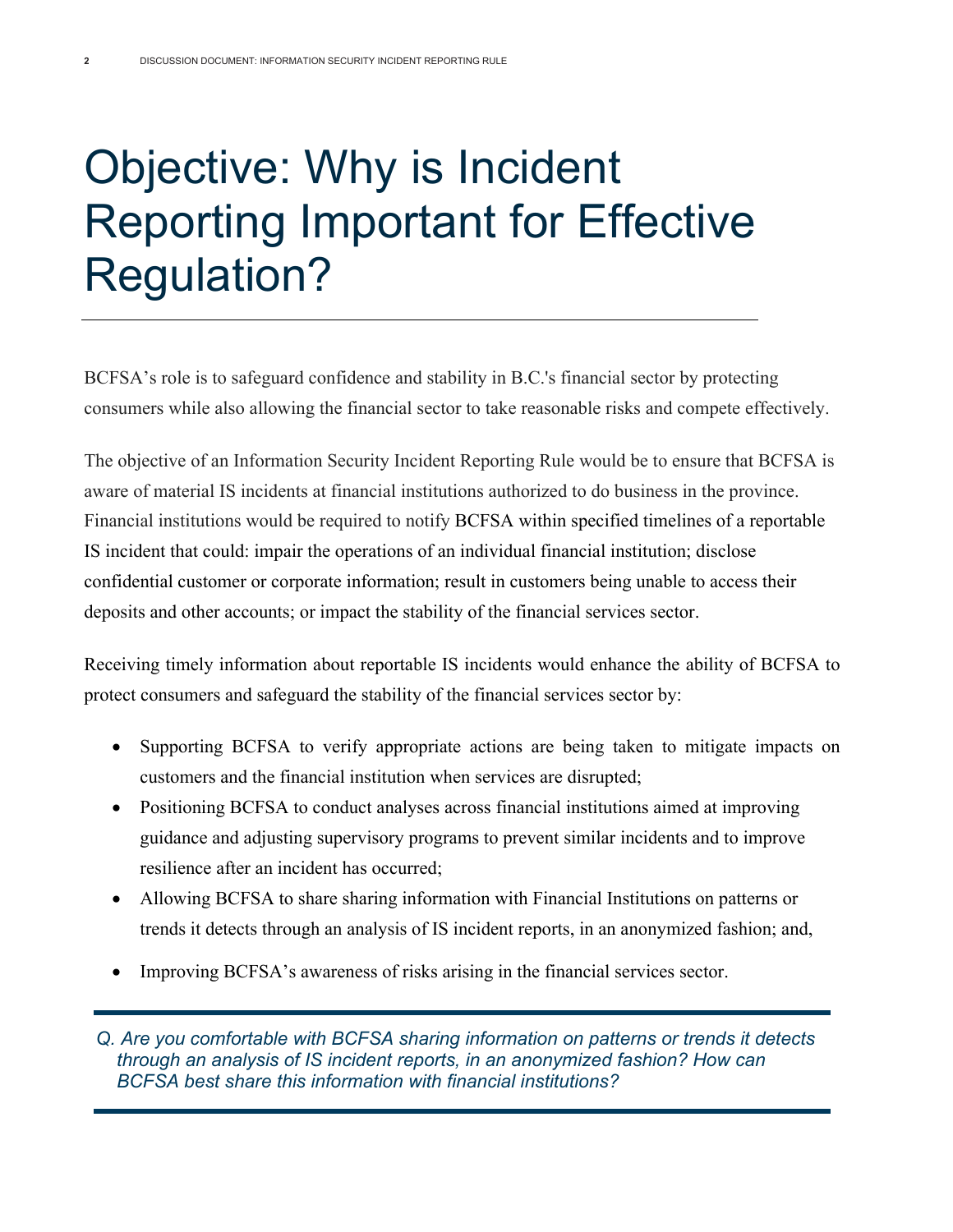### <span id="page-4-0"></span>Scope

BCFSA is considering developing a rule that would apply to all credit unions, insurance and trust companies authorized to do business in B.C., including extraprovincial companies with customers in B.C. (collectively, "financial institutions").

For extraprovincial financial institutions, BCFSA would rely on the primary regulator of that financial institution's province or territory to determine the financial implications of an IS incident on the institution. However, BCFSA would need to be made aware of IS incidents in a timely manner to assess potential impacts on customers living in B.C. For this reason, the reporting requirements may vary by "class" of institution. For example, financial institutions incorporated and prudentially regulated in B.C. may be one class of institution while extraprovincial financial institutions may be another.

An Information Security Incident Reporting Rule would not apply to pension plan administrators as the *Pension Benefits Standards Act* does not provide rule-making authority. However, the reporting expectations outlined in the Information Security Guideline will remain and pension plan administrators are expected to report material IS incidents.

# <span id="page-4-1"></span>**Compliance**

Failure to comply with a rule is a contravention of the *Financial Institutions Act* ("FIA") and may subject the non-compliant financial institution to regulatory action by BCFSA. This includes, but is not limited to, an administrative penalty up to \$50,000 for a corporation or \$25,000 for an individual.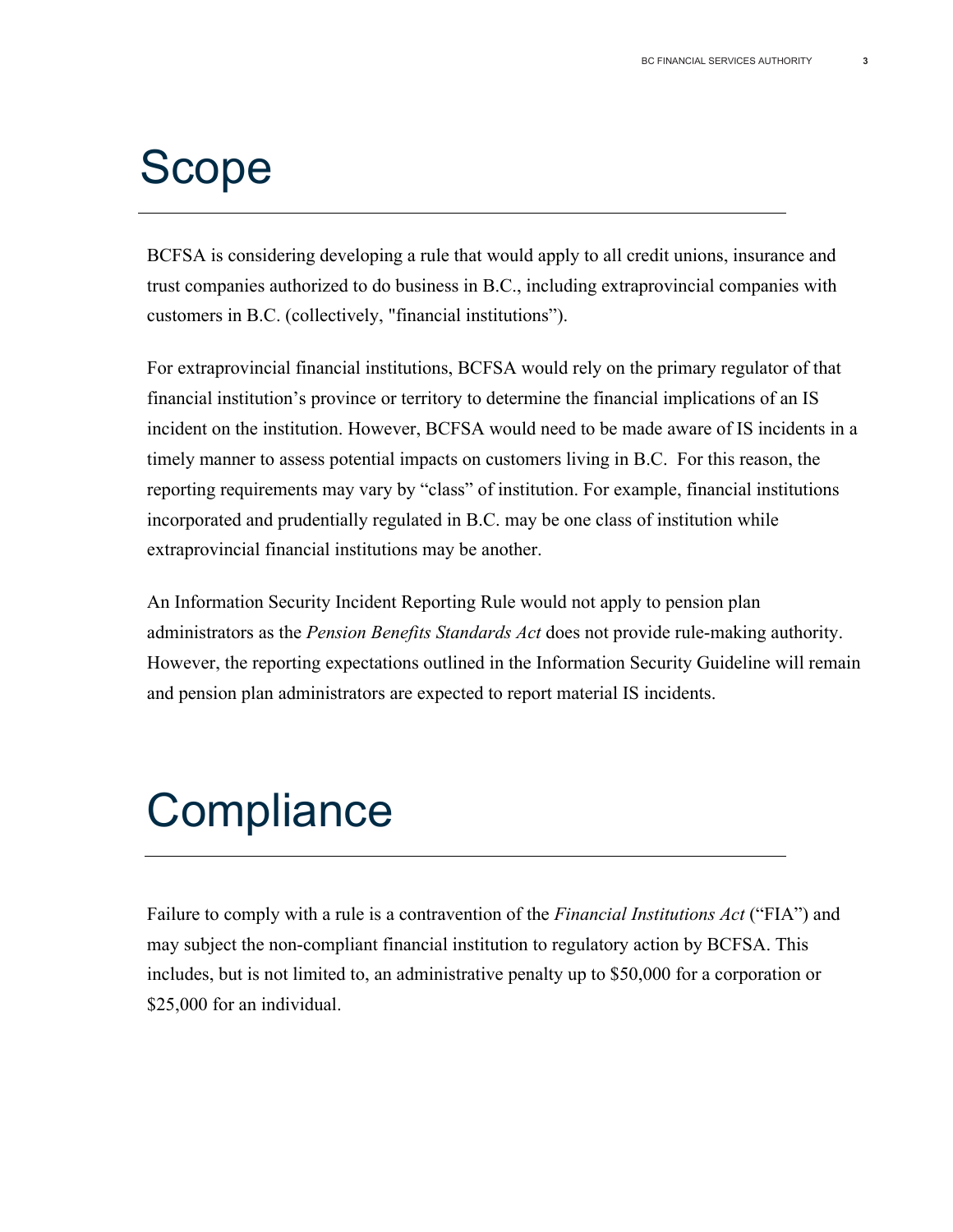## <span id="page-5-0"></span>Reporting Requirements

The following section describes the potential range of proposed reporting requirements.

#### **Reporting Criteria**

Under a potential Information Security Incident Reporting Rule, an IS incident would include:

- Unauthorized, illegal, or accidental use, disclosure, access to, modifications, or destruction of personal information, business information, or data; and/or
- Impairment of network systems.

To avoid requiring financial institutions to report on all IS incidents, BCFSA's focus is on the reporting of material incidents with consideration for scope, impact, and significance.

*A reportable IS incident would include one that has caused or has the potential to cause material harm to consumers, or financial or reputational damage to financial institutions[1](#page-5-1) or the financial services sector.*

Examples of what BCFSA would consider to be a reportable IS incident could include incidents that have already or may adversely affect:

- The operations of critical information systems or data;
- A financial institution's operational or customer data, including confidentiality, integrity, or availability of such data;
- Internal users that are material to customers or business operations;
- Systems or services impacting customers or business operations;
- A financial institution's reputation (for example, public/media disclosure);
- Critical deadlines/obligations in financial market settlement or payment systems (for example, Financial Market Infrastructure);
- A third-party deemed material by the financial institution; and

<span id="page-5-1"></span>As noted in the Outsourcing Guideline, outsourcing service providers are expected to comply with BCFSA's Information Security Guideline including reporting of material IS incidents affecting the FI. Material incidents reported to an FI by an outsourcing service provider would be required to be reported to BCFSA.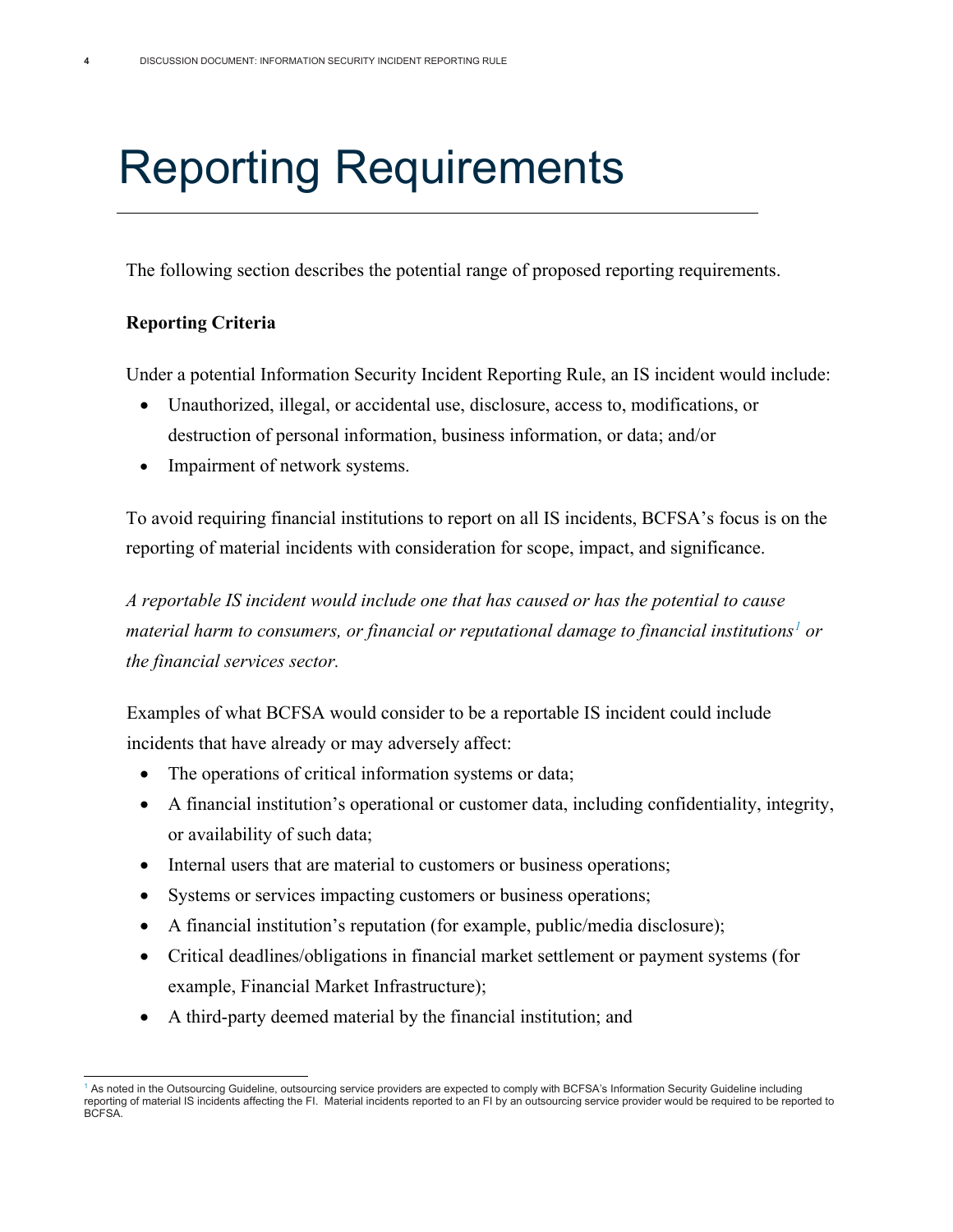• Other financial institutions or the B.C. financial services sector.

This is not an exhaustive list of all incidents that financial institutions may be required to report; however, BCFSA has included examples consistent with those provided by other Canadian financial services regulators.

An IS incident report to the regulator could be triggered by the actions of a financial institution in response to an IS incident. A financial institution may be required to report an IS incident if the incident was:

- Reported, or is reasonably expected to be reported, to the media or to the financial institution's members, users, customers, or participating organizations;
- Escalated to internal or external legal counsel, senior management, or Board of Directors;
- Reported to the Office of the Privacy Commissioner, law enforcement agencies, other regulatory authorities; or
- Reported to a cyber-insurance company.
- *Q. Is the definition of what constitutes a material incident clear? If not, why?*
- *Q. Do the identified triggers provide sufficient guidance on when reporting is required?*
- *Q. Based on the above definition and triggers, how many IS reports would you estimate that you might complete on an annual basis?*

#### **Notification Requirements**

#### *Initial Notification*

In the event of a reportable IS incident, BCFSA's Incident Reporting Rule would require a financial institution to report the incident to BCFSA as soon as possible and no later than 24 hours after the incident is identified.

#### *Incident Report*

As previously noted, the incident reporting requirements may vary by class of financial institution. BCFSA proposes two classes: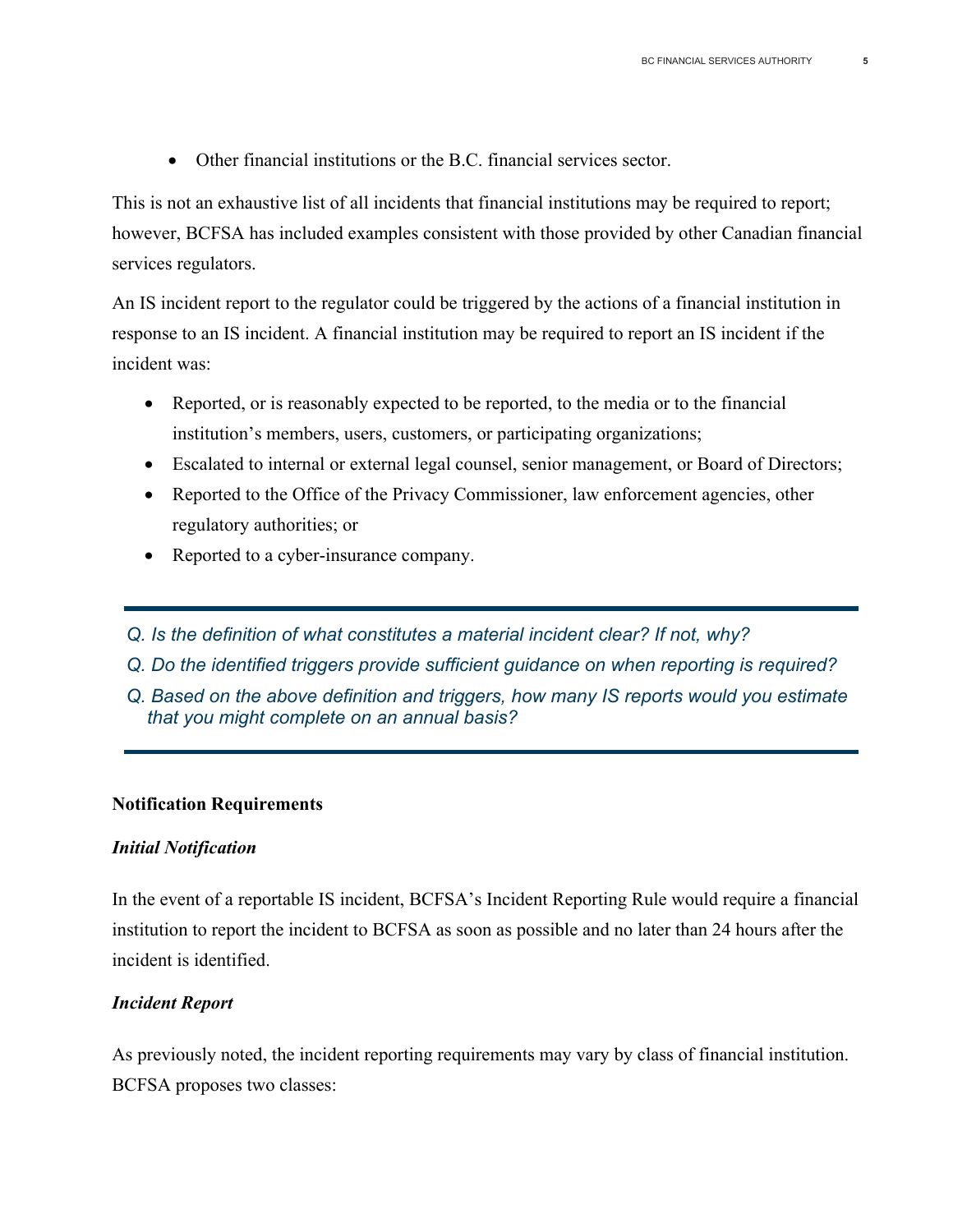- (i) B.C. incorporated financial institutions (where BCFSA is the primary regulator); and
- (ii) extraprovincially incorporated financial institutions (where a jurisdiction other than BCFSA is the primary regulator).

When reporting an information security incident to BCFSA, a financial institution would be required to do so in writing. Where specific details are unavailable, the institution would be required to provide best known estimates and all other details available at the time of reporting.

For financial institutions incorporated in B.C., an incident report would include the following:

- Date and time the incident was detected;
- Date and time the incident took place;
- Incident type (for example, denial of service, malware, data breach, extortion, or internal breach);
- Incident description, including:
	- o Known direct/indirect impacts,
	- o Extent and sensitivity of information released,
	- o Known impact to one or more business segments, business units, lines of business or regions, including any third party involved,
	- o Technologies affected,
	- o Site/location affected,
	- o Description of sensitive information compromised or at risk (for example, customer and financial information),
	- o Whether the incident originated at a third party, or has impact on third party services, and
	- o Number of clients impacted;
- Primary method used to identify the incident;
- Status of incident;
- Date of internal incident escalation to legal counsel, senior management, or Board of Directors:
- Mitigation actions taken or planned;
- Known or suspected root cause;
- External notifications (for example, cyber insurance providers, other authorities, customers); and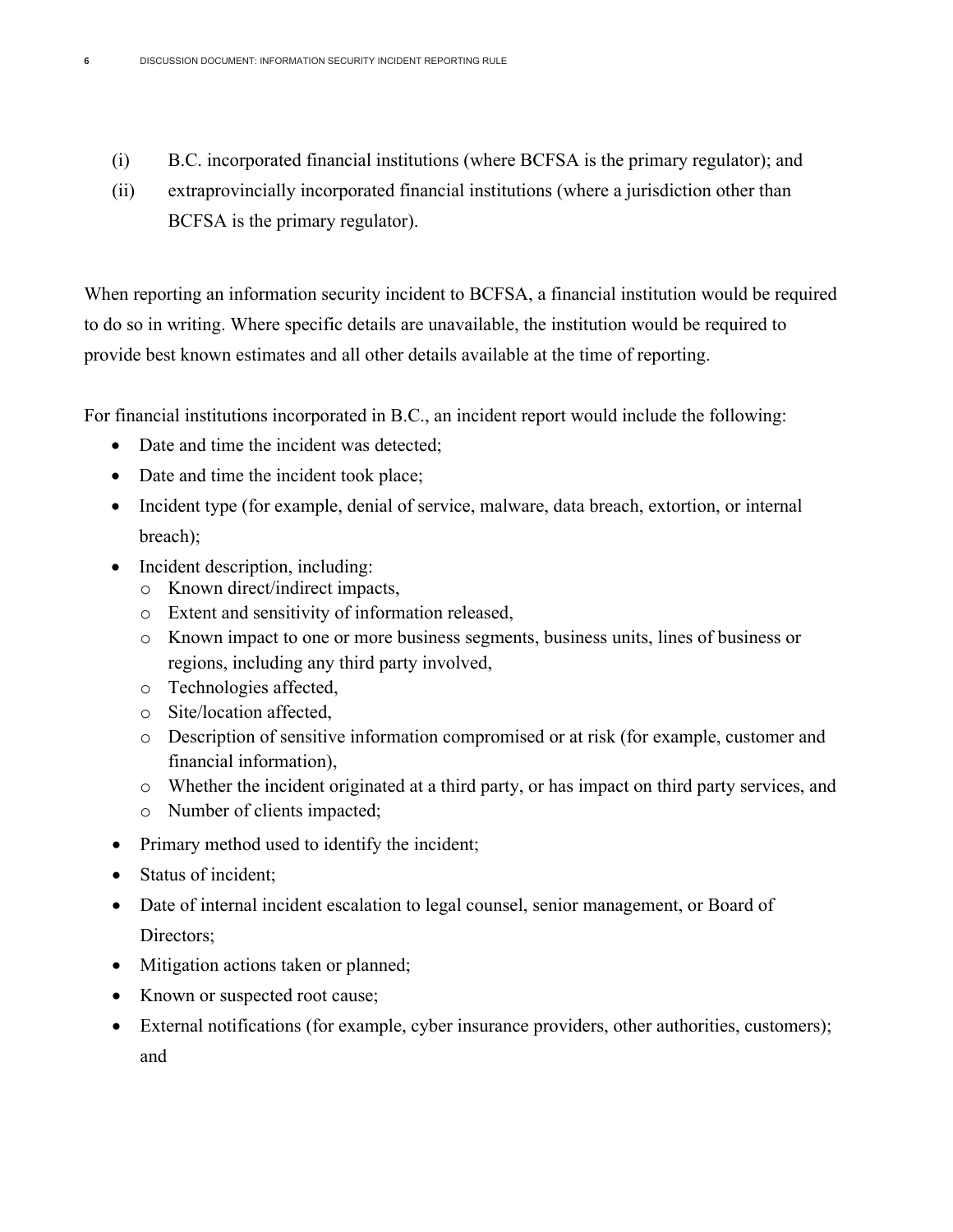• Name and contact information for the IS incident executive lead and the principal contact for BCFSA.

For extraprovincially incorporated financial institutions, an incident report would include information related to customers residing in B.C., including:

- Date and time the incident took place;
- Incident description, including:
	- o Known direct/indirect impacts,
	- o Extent and sensitivity of information released, and
	- o Known impact to one or more business segments, business units, lines of business or regions, including any third party involved;

• Incident type (for example, denial of service, malware, data breach, extortion, or internal breach);

- Known direct/indirect privacy impacts;
- Number of B.C. customers affected:
- Mitigation actions taken or planned;
- External notifications (for example, cyber insurance providers, other authorities, or customers); and
- Name and contact information for the IS incident lead and the principal contact for BCFSA.

#### *Subsequent Reporting Requirements*

With a reporting rule, all financial institutions would be required to provide updates at intervals determined by BCFSA as new information becomes available, including any short-term and long-term remediation actions and plans. These updates would be required until the incident is resolved.

Following containment, recovery, and resolution of the IS incident, financial institutions would be required to report to BCFSA on its post-incident review, including lessons learned.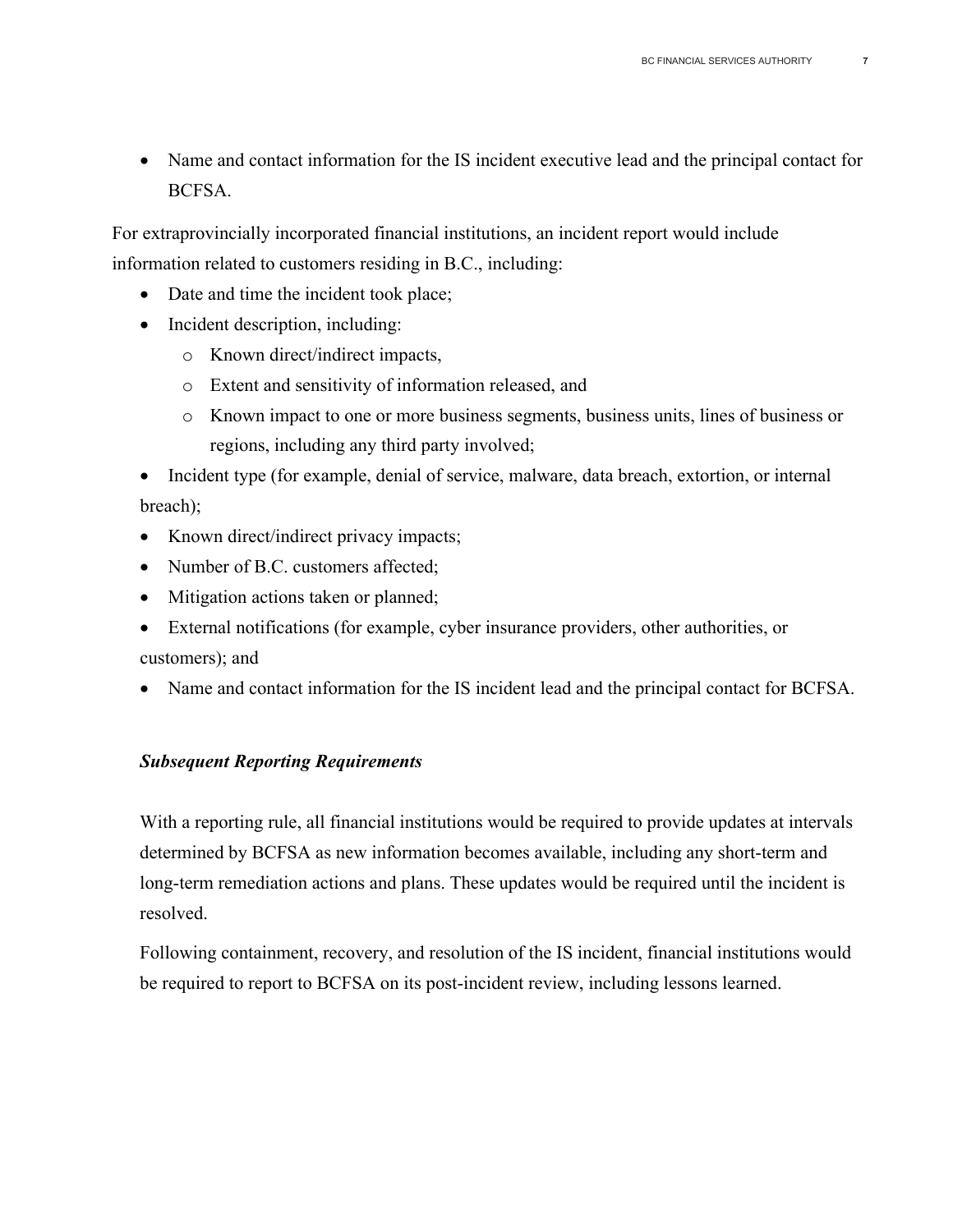- *Q. Are these reporting timelines reasonable? Which elements would be difficult for an FI to respond to within the timelines and why?*
- *Q. Is the content of the incident report and subsequent report clear and reasonable?*
- *Q. Are there any other considerations you want to share with us that we have not addressed in the document?*